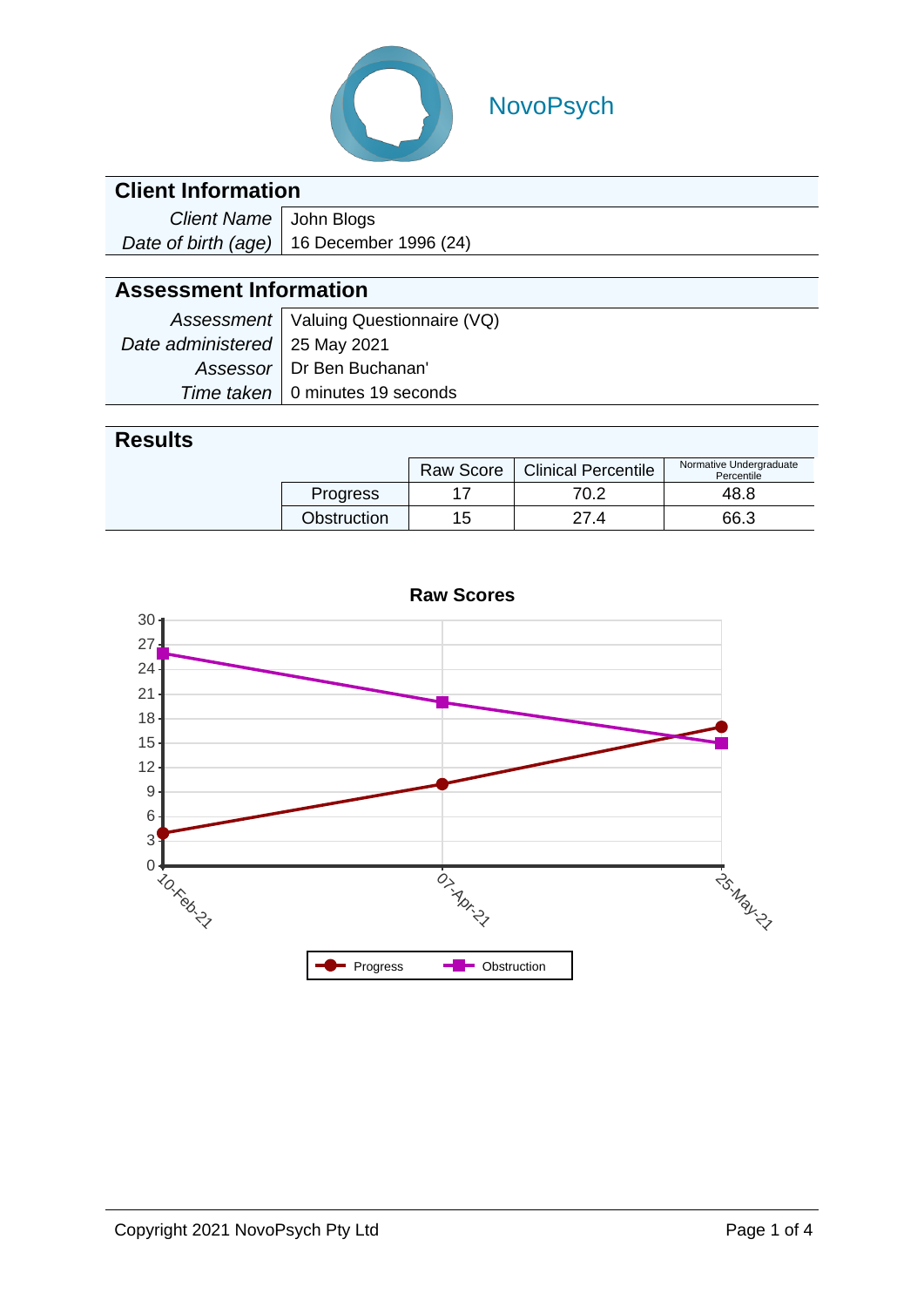

**Client Name** John Blogs



**Clinical Percentiles**

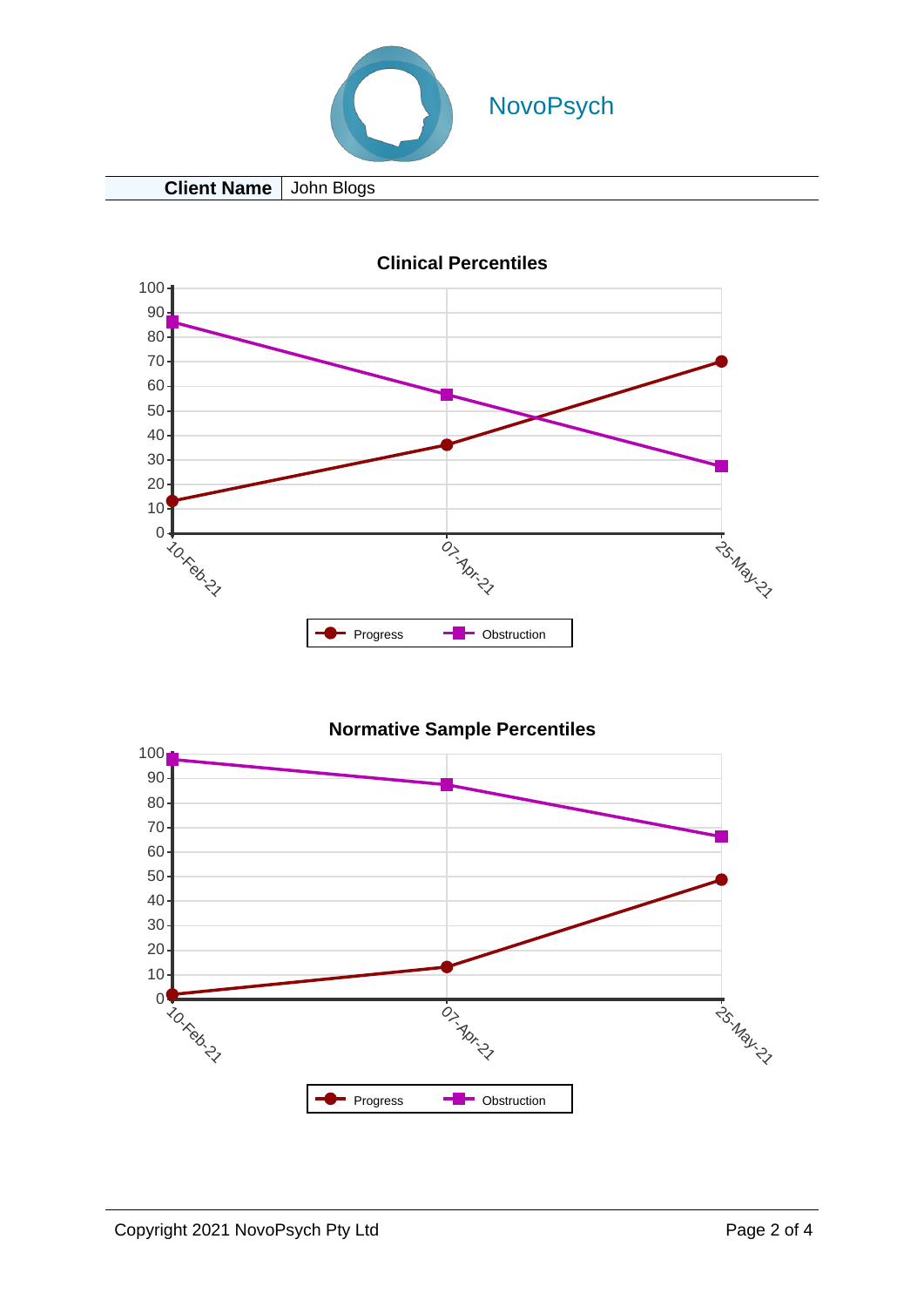

**Client Name** John Blogs

#### **Scoring and Interpretation Information**

| Scoring and Interpretation<br>Two subscale scores are presented, Progress and Obstruction,<br>which typically have a negative correlation.                                                                                                                                                            |
|-------------------------------------------------------------------------------------------------------------------------------------------------------------------------------------------------------------------------------------------------------------------------------------------------------|
| -- Progress (items, 3, 4, 5, 7,9. Range = $0$ to 30) defined as<br>enactment and perseverance in living consistently with one's<br>values. Higher scores represent a closer alignment between one's<br>internal values and one's actions.                                                             |
| -- Obstruction (items 1, 2, 6, 8, 10. Range = 0 to 30) represents the<br>extent to which various disruptions got in the way of valued living.<br>Higher scores represent more interference with living consistently<br>with one's values.                                                             |
| Scores indicative of psychological health are high scores on the<br>Progress scale accompanied by low scores on the Obstruction<br>scale.                                                                                                                                                             |
| As well as raw scores being presented, percentile ranks compared<br>to an undergraduate university sample and a clinical sample are<br>presented. A percentile of 50 on the clinical sample on each<br>subscale represents a typical score for people presenting to<br>outpatient psychology clinics. |
| When used as a monitoring tool during a course of ACT, successful<br>treatment is indicated by increasing Progress Scores and<br>decreasing Obstruction Scores.                                                                                                                                       |

### **Client Responses**

|                |                                                                                                                            | Not at all<br>true | $\mathcal{P}$ | 3 | 4 | 5 | Complet<br>ely True |
|----------------|----------------------------------------------------------------------------------------------------------------------------|--------------------|---------------|---|---|---|---------------------|
| 1              | I spent a lot of time thinking about the<br>past or future, rather than being<br>engaged in activities that mattered to me | 0                  | $\mathbf{2}$  | 3 | 4 | 5 | 6                   |
| $\mathfrak{p}$ | I was basically on "auto-pilot" most<br>of the time                                                                        | 0                  | $\mathbf 2$   | 3 | 4 | 5 | 6                   |
| 3              | I worked toward my goals even if I<br>didn't feel motivated to                                                             | 0                  | $\mathbf 2$   | 3 | 4 | 5 | 6                   |
| $\overline{4}$ | I was proud about how I lived my<br>life                                                                                   | Ω                  | $\mathbf{2}$  | 3 | 4 | 5 | 6                   |
| 5              | I made progress in the areas of my<br>life I care most about                                                               | O                  | 2             | 3 | 4 | 5 | 6                   |
| 6              | Difficult thoughts, feelings or<br>memories got in the way of what I<br>really wanted to do                                | Ω                  | $\mathbf{2}$  | 3 | 4 | 5 | 6                   |